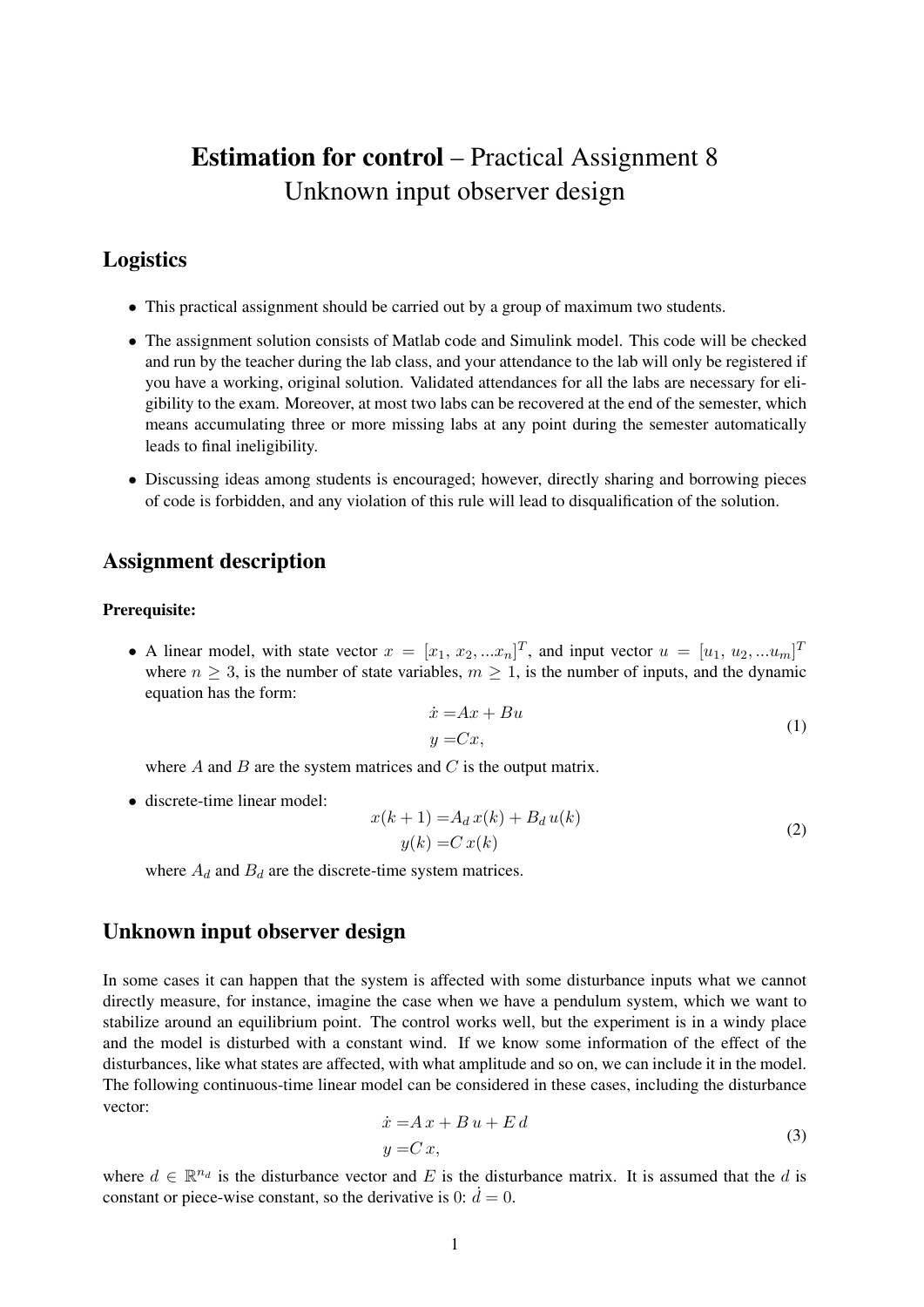Note that, the notation 0 defines a zero matrix of appropriate dimension.

We denote the extended state vector with  $x_e := \begin{bmatrix} x \\ d \end{bmatrix}$ d , and the dynamics of  $x_e$  is:  $\lceil \dot{x} \rceil$  $\dot{d}$  $\begin{bmatrix} A & E \\ 0 & 0 \end{bmatrix} \begin{bmatrix} x \\ d \end{bmatrix}$  $-\left[\begin{matrix} B \\ C \end{matrix}\right]$ 0 1  $u.$  (4)

The objective here is to estimate these disturbances, so later we can use them in the controller design to compensate their effects. We denote

$$
A_e := \begin{bmatrix} A & E \\ 0 & 0 \end{bmatrix}, \quad B_e := \begin{bmatrix} B \\ 0 \end{bmatrix}, \quad C_e := \begin{bmatrix} C & 0 \end{bmatrix} \tag{5}
$$

so the extended model has the form:

<span id="page-1-0"></span>
$$
\begin{aligned} \n\dot{x}_e &= A_e x_e + B_e u \\ \ny &= C_e x_e. \n\end{aligned} \tag{6}
$$

We have the extended model dynamics for which we can design a linear observer. Note that, in order to design the observer first we need to verify if the  $(A_e, C_e)$  pair is observable. The rest of the observer design is the same as in the standard Luenberger observer design case, but for equation [\(6\)](#page-1-0). The observer has the form:

$$
\dot{\hat{x}}_e = A_e \hat{x}_e + B_e u + L(y - \hat{y})
$$
  

$$
\hat{y} = C_e \hat{x}_e,
$$
 (7)

where  $\hat{x}_e$  is the estimated state vector, and  $\hat{y}$  is the estimated output.

## Example 1

Consider the following linear model:

$$
\begin{aligned}\n\dot{x}_1 &= x_2 + 5d \\
\dot{x}_2 &= -2x_1 - 3x_2 + 4u,\n\end{aligned}\n\tag{8}
$$

 $y = x_1$ 

this can be written in the form of [\(3\)](#page-0-0):

$$
\begin{bmatrix} \dot{x}_1 \\ \dot{x}_2 \end{bmatrix} = \underbrace{\begin{bmatrix} 0 & 1 \\ -2 & -3 \end{bmatrix}}_{\mathbf{A}} \begin{bmatrix} x_1 \\ x_2 \end{bmatrix} + \underbrace{\begin{bmatrix} 0 \\ 4 \end{bmatrix}}_{\mathbf{B}} u + \underbrace{\begin{bmatrix} 5 \\ 0 \end{bmatrix}}_{\mathbf{E}} d
$$
\n
$$
y = \underbrace{\begin{bmatrix} 1 & 0 \end{bmatrix}}_{\mathbf{C}}.
$$
\n(9)

Since it is assumed that the disturbance is piece-wise constant  $(d = 0)$ , the extended state vector, and the extended matrices are the following:

$$
x_e = \begin{bmatrix} x_1 \\ x_2 \\ d \end{bmatrix}, \quad A_e = \begin{bmatrix} A & E \\ 0 & 0 \end{bmatrix} = \begin{bmatrix} 0 & 1 & 5 \\ -2 & -3 & 0 \\ 0 & 0 & 0 \end{bmatrix}, \quad B_e = \begin{bmatrix} 0 \\ 4 \\ 0 \end{bmatrix}, \quad C_e = \begin{bmatrix} 1 & 0 & 0 \end{bmatrix}. \tag{10}
$$